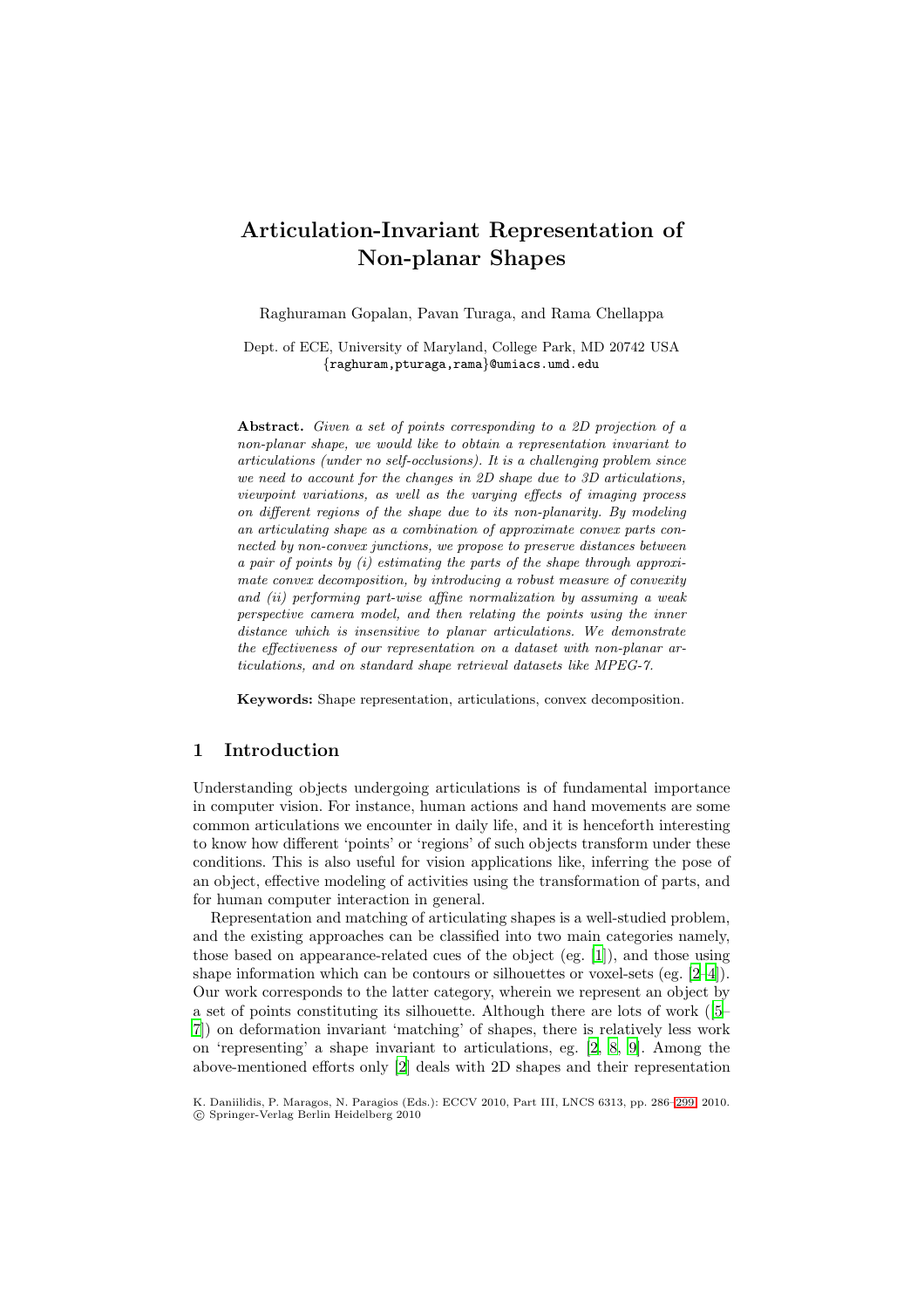<span id="page-1-0"></span>

**Fig. 1.** (a): Comparing distances across 2D projections of non-planar articulating shapes. (L-R) Shape 1 and 2 belong to the same 3D object, whereas shape 3 is from a different one. For a pair of points with same spatial configuration (yellow dots), Top: Inner distance [2] yields  $||d_{11} - d_{12}||_2 > ||d_{12} - d_{13}||_2$ , whereas our method (bottom) gives  $||d_{21}-d_{22}||_2 < ||d_{22}-d_{23}||_2$ . (b) Keypoints with similar shape description obtained from o[ur](#page-1-0) [m](#page-1-0)ethod. Points were picked in the first frame, and their 'nearest neighbors' are displayed in other two frames. No holistic shape matching was done, emphasizing the importance [o](#page-12-1)f a shape representation. (All figures are best viewed in color).

<span id="page-1-1"></span>mainly addresses planar articulations. However, most articulating shapes, such as a human, are non-planar in nature and there has been very little effort focusing on this problem. This leads us to the question we are addressing in this work.

Given a set of points corresponding to a 2D projection of an articulating shape, how to derive a representation that is invariant/insensitive to articulations, when there is no self-occlusion? An example where this question is relevant is shown in Figure 1, along with results from our proposed shape representation. Such situations also arise when multiple cameras are observing a scene containing non-planar objects, where the projection of a particular 'region' of an object will depend on its relative orientation with the cameras. Accommodating for such vari[ati](#page-1-1)ons, in addition to articulations (for which, each object can have different degrees of freedom) makes this a very hard problem.

**Contributions:** Under the assumption that a 3D articulating object can be expressed as a combination of rigid convex parts connected by non-rigid junctions that are highly non-convex, and there exists a set of viewpoints producing 2D shapes with all parts of the object visible; given one such instance of the 2D shape, we are interested in obtaining an invariant representation across articulations and view changes. We address this problem by,

- 1. Finding the parts of a 2D articulating shape through approximate convex decomposition, by introducing a robust area-based measure of convexity.
- 2. Performing part-wise affine normalization to compensate for imaging effects, under a weak perspective camera model, and relating the points using inner distance to achieve articulation invariance (upto a data-dependent error).

After reviewing the prior work in Section 2, we formally define the problem in Section 3. We then present our proposed method in Section 4 by providing detailed analysis on the model assumptions. We evaluate our shape descriptor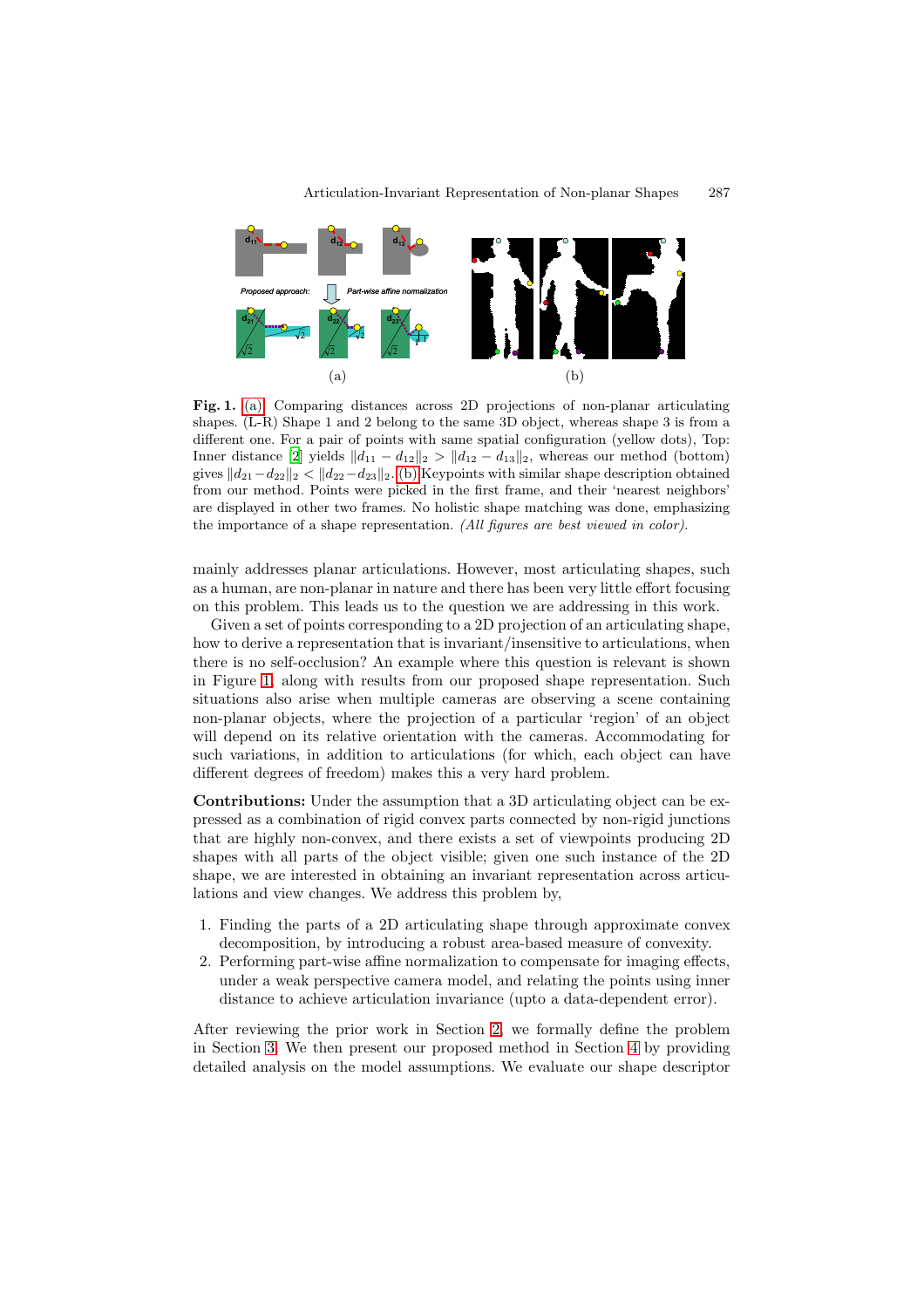in Section 5 through experiments for articulation invariance on a dataset with non-planar shapes, including both intra-class and inter-class studies, and for standard 2D shape retrieval using the MPEG-7 [10] dataset. Section 6 concludes the paper.

# **2 Related Work**

Representation and matching of shapes described by a set of N-dimensional points has been extensively studied, and the survey paper by Veltkamp and Hagedoorn [11] provides a good overview of the early approaches. More recently, there have been advances in matching two non-rigid shapes across deformations. For instance, Felzenszwalb and Schwartz [6] used a hierarchical representation of the shape boundary in an elastic matching framework for comparing a pair of shapes. [Yan](#page-13-0)g et al [12] used a locally constrained diffusion process to relate the influence of other shapes in measuring similarity between a pair of shapes. Registering non-rigidly deforming shapes [h](#page-12-4)as also been addressed by [7] and [13]. Mateus et al [4] studied the problem of articulation invariant matching of shapes represented as [vox](#page-13-1)el-sets, by reducing the problem into a maximal subgraph isomorphism. There are also efforts, for instance by Bronstein et al [14], on explaining partial similarity between the shapes.

[T](#page-13-2)hough there h[as](#page-12-2) been considerable progress in defining shape similarity metrics and matching algorithms, finding representations invariant to a class of nonrigid transformations has not been addressed extensively. This is critical [fo](#page-13-3)r shape analysis because, rather than spending more efforts in matching, we stand to gain if the representation by itself has certain desirable properties. Some works towards this end are as follows. Elad and Kimmel [8] construct a bending invariant signature for isometric surfaces by forming an embedding of the surface that approximates geodesic distances by Euclidean distances. Rustamov [9] came up with a deformation invariant representation of surfaces by using eigenfunctions of the Laplace-Beltrami operator. However in this [wo](#page-13-4)rk, we are specifically interested in articulation insensitive representation of 3D shapes with the knowledge of its 2D projection alone. A key paper that addresses this particula[r p](#page-13-5)roblem is that of Ling and Jacobs [2]. They propose the inner distance, which is the length of the shortest path between a pair of points interior to the shape boundary, as an invariant descriptor of articulations when restricted to a set of translations and rotations of object parts. But such an assumption is applicable only for planar shapes, or when the sha[pe](#page-12-1) is viewed using an ideal orthographic camera. Since neither of these two settings hold true in most real world scenarios, representing a 2D projection of a 3D non-planar shape invariant to articulations becomes an important problem, which we formalize in the following section.

# **3 Problem Formulation**

<span id="page-2-0"></span>An articulating shape  $X \subset \mathbb{R}^3$  containing n parts,  $\{P_i\}_{i=1}^n$ , together with a set of Q junctions, can be written as  $X = {\{\bigcup_{i=1}^{n} P_i\}} \cup {\{\bigcup_{i \neq j, 1 \leq i, j \leq n} Q_{ij}\}}$ , where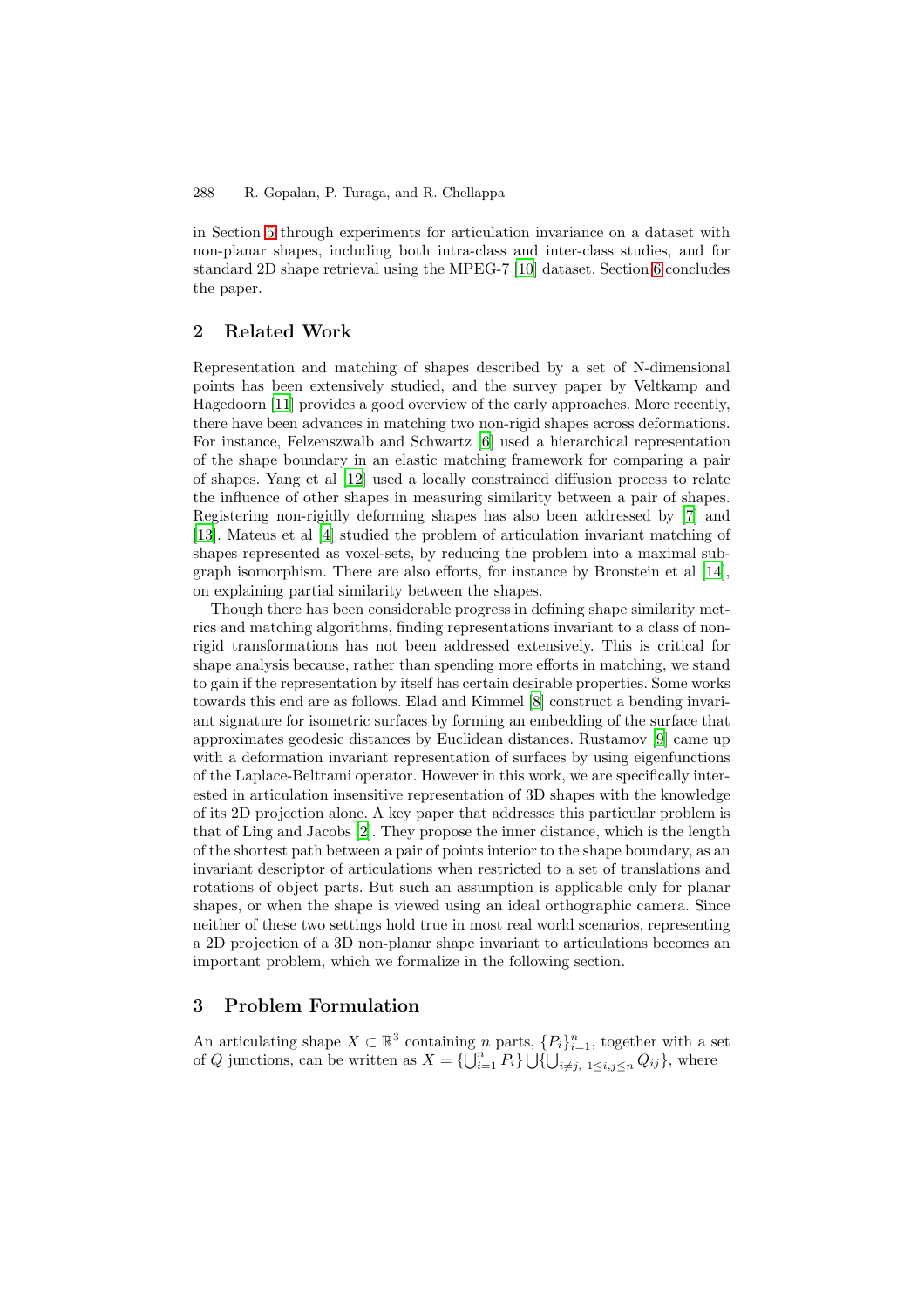- 1.  $\forall i, 1 \leq i \leq n, P_i \subset \mathbb{R}^3$  is connected and closed, and  $P_i \cap P_j = \phi, \forall i \neq j, 1 \leq j$  $i, j \leq n$
- 2.  $\forall i \neq j, 1 \leq i, j \leq n, Q_{ij} \subset \mathbb{R}^3$ , connected and closed, is the junction between  $P_i$  and  $P_j$ . If there is no junction between  $P_i$  and  $P_j$ , then  $Q_{ij} = \phi$ . Otherwise,  $Q_{ij} \bigcap P_i \neq \emptyset$ ,  $Q_{ij} \bigcap P_j \neq \emptyset$ . Further, the volume of  $Q_{ij}$  is assumed to be small when compared to that of  $P_i^1$ .

Let  $A(.)$  be the set of articulations of X, wherein  $A(P_i) \in E(3)$  belong to the rigid 3D Euclidean group, and  $A(Q_{ij})$  belong to any non-rigid deformation. Further, let V be the set of viewpoints, [an](#page-3-0)d  $M \subset (A \times V)$  denote the set of conditions such that the 2D projection of X, say  $S \subset \mathbb{R}^2$ , has all parts visible; *i.e.*  $S_k = \{ \bigcup_{i=1}^n p_{ik} \} \bigcup \{ \bigcup_{i \neq j, 1 \leq i, j \leq n} q_{ijk} \}, \forall k = 1 \text{ to } M, \text{ where } p_{ik} \subset \mathbb{R}^2 \text{ and }$  $q_{ijk} \text{ }\subset \mathbb{R}^2$  are the corresponding 2D projections of  $P_i$  and  $Q_{ij}$  respectively. The problem we are interested now is, given an instance of  $S$ , say  $S_1$ , how to obtain a representation  $R(.)$  such that,

<span id="page-3-1"></span>
$$
\tilde{R}(S_1) = \tilde{R}(S_k), \ \forall k = 1 \ to \ M \tag{1}
$$

# **4 Proposed Method**

<span id="page-3-2"></span>In pursuit of  $(1)$ , we make the following assumptions. (i) X has approximate convex parts  $P_i$  that are piece-wise planar, and (ii)  $X$  is imaged using a weakperspective (scaled orthographic) camera to produce  $\{S_k\}_{k=1}^M$ . Let each  $S_k$  be represented by a set of t points  $\{u_{lk}\}_{l=1}^t$ . Given two such points  $u_{1k}, u_{2k} \in S_k$ , we would now [lik](#page-3-1)e to obtain a distance D such that

$$
D(u_{1k}, u_{2k}) = c, \forall k = 1 \text{ to } M \tag{2}
$$

where c is a constant, using which a representation  $R(.)$  satisfying (1) can be obtained. Now to preserve distances  $D$  across non-planar articulations, we need to account for (atleast) two sources of variations. First, we compensate for changes in the 2D shape S due to changes in viewpoint V and due to the varying effect of imaging process on different regions of a non-planar  $X$ , by perfor[mi](#page-3-1)ng separate affine normalization to each part  $p_{ik} \in S_k$ . Let T denote the transformation that maps each part  $p_{ik}$  to  $p'_{ik}$ . Inherently, every point  $u_{lk} \in S_k$  gets transformed as  $T(u_{lk}) \to u'_{lk}$ , where the transformation parameters depend on the part to which each point belongs. Next, to account for changes in  $S_k$  due to articulations  $A$ , we relate the two points  $u'_{1k}, u'_{2k} \in S_k$  using the inner distance ID [2] which is unchanged under planar articulations. Essentially, we can write (2) as

$$
D(u_{1k}, u_{2k}) = ID(u'_{1k}, u'_{2k}), \forall k = 1 \text{ to } M
$$
\n(3)

which, ideally, can be used to construct  $\tilde{R}(1)$ . But, in general,

$$
D(u_{1k}, u_{2k}) = c + \epsilon_k, \forall k = 1 \text{ to } M \tag{4}
$$

<span id="page-3-0"></span> $\overline{1}$  A glossary of symbols used in this paper is [giv](#page-3-1)en in the supplementary material.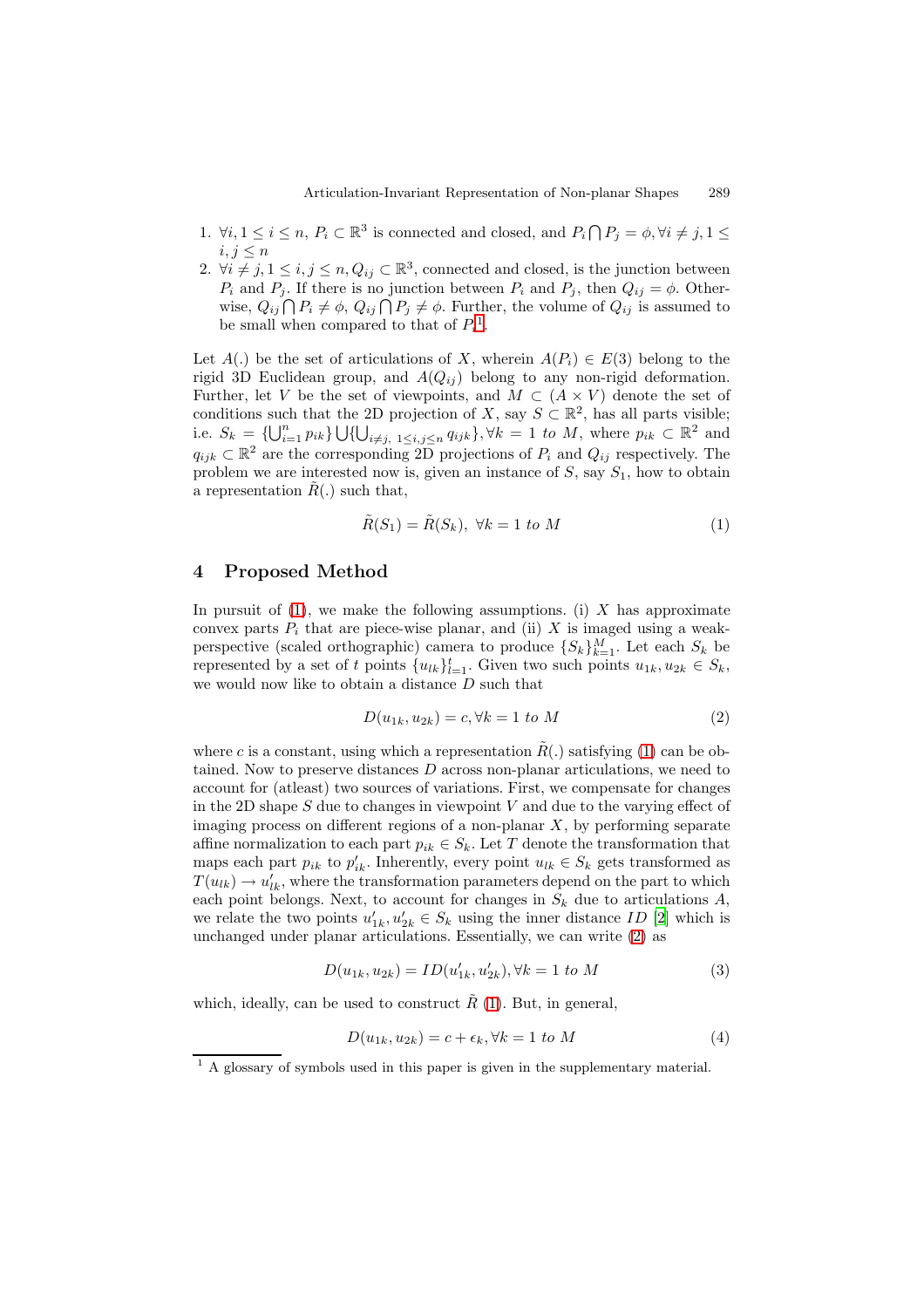where,

$$
\epsilon_k = \epsilon_{P_k} + \epsilon_{D_k} + \epsilon_{S_k}, \forall k = 1 \text{ to } M \tag{5}
$$

<span id="page-4-0"></span>is an error that depends on the data  $S_k$ .  $\epsilon_{P_k}$  arises due to the weak perspective approximation of a real-world full-perspective camera.  $\epsilon_{D_k}$  denotes the error in the inner distance when the path between two points,  $u_{1k}$  and  $u_{2k}$ , crosses the junctions  $q_{ijk} \in S_k$ ; this happens because the shape change of  $q_{ijk}$ , caused by an arbitrary deformation of the 3D junction  $Q_{ij}$ , can not be approximated by an affine normalization. But this error is generally negligible since the junctions  $q_{ijk}$  are smaller than the parts  $p_{ik}$ .  $\epsilon_{S_k}$  is caused due to changes in the shape of a part  $p_{ik}$ , while imaging its original piece-wise planar 3D part  $P_i$  that has different shapes across its planes. An illustration is given in Figure 2(a).

Under these assumptions, we propose the following method to solve for  $(1)$ . By modeling an articulating shape  $S \subset \mathbb{R}^2$  as a combination of approximate convex parts  $p_i$  connected by non-convex junctions  $q_{ij}$ , we

- 1. Determine the parts of the shape by performing approximate co[nvex](#page-5-0) dec[om](#page-3-1)position with a robust measure of convexity.
- 2. Affine normalize the parts, and relate the points in the shape using inner distance to build a shape context descriptor.

We provide the details in the following sub-sections.

### **4.1 Approximate Convex Decomposition**

<span id="page-4-1"></span>Convexity has been used as a natural cue to identify 'parts' of an object [15]. An illustration is given in Figure  $2(b)$ , where the object consists of two approximate convex parts  $p_1$  and  $p_2$ , connected by a non-convex junction  $q_{12}$ . Since exact convex decomposition is NP-hard for shapes with holes [16], there are many approximate solutions proposed in the literature (eg. [17]). An importa[nt](#page-13-6) component of this problem is a [well-d](#page-5-1)efined measure of convexity for which there are two broad categories of approaches namely, contour-based and area-based. Each has its own merits and limitations, and there are w[ork](#page-13-7)s addressing such issues (eg. [18–20]). But the fundamental problems, [tha](#page-13-8)t of the intolerance of contour-based measures to small boundary deformations, and the insensitivity of area-based measures to deep (but thin) protrusions of the boundary, have not been addressed satisfactorily.

#### **4.1.1 A New Area-Based Measure of Convexity**

In this work, we focus on the problem with existing area-based measures. We start from the basic definition of convexity. Given  $t$  points constituting an Ndimensional shape  $S'$ , the shape is said to be convex if the set of lines connecting all pairs of points lie completely within  $S'$ . This definition, in itself, has been used for convex decompositions with considerable success (eg. [21, 22]). What we are interested here is to see if a robust measure of convexity can be built upon it.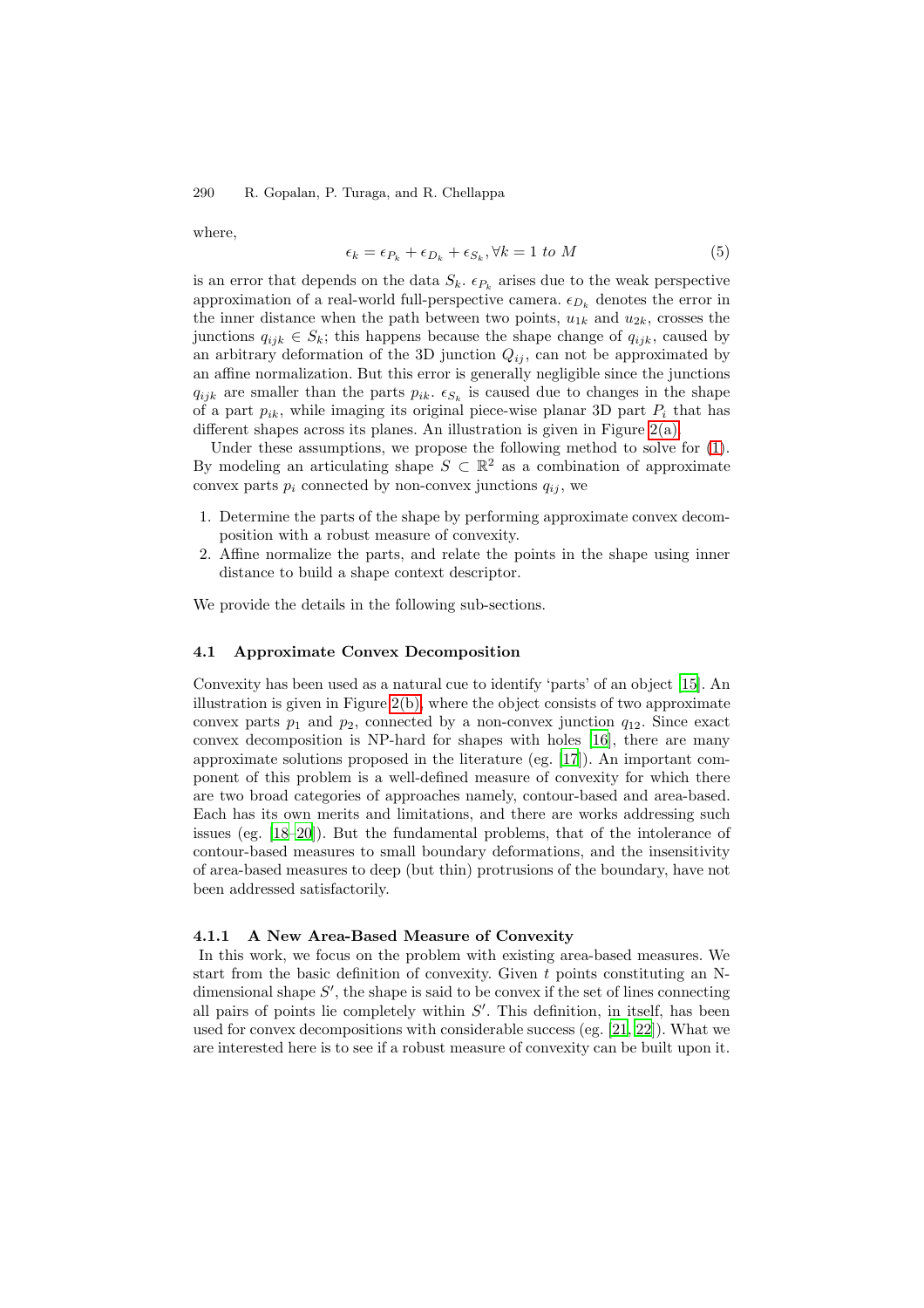<span id="page-5-0"></span>

<span id="page-5-2"></span><span id="page-5-1"></span>Fig. 2. (a): Error  $\epsilon_{S_k}$  (5) illustrated by 2D projections,  $p_{ik}$ , with the camera parallel to planes 1 and 2. (b): Our model of an articulating object with two approximate convex parts  $p_1$  and  $p_2$ , connected by a non-convex junction  $q_{12}$ . (c): Variation between ID and  $ED$  for a pair of points (green dots).  $ID - ED$  is large for non-convex points, with the yellow dots indicating junction regions. (d): Information conveyed by (6) on the potenti[al](#page-5-0) [co](#page-5-0)nvex neig[hb](#page-4-0)ors of u*l*. The shape is enclosed by dashed red line. Color of other points  $u_m$  [is](#page-5-1) given by  $\frac{ED(u_l, u_m)}{ID(u_l, u_m)}$ , with value 1 (whit[e\) fo](#page-5-2)r convex neighbors and tending towards 0 (black) for non-convex neighbors.

We make the following observation. Given two points  $u_1, u_2 \in S'$ , let  $ID(u_1, u_2)$ denote the inner distance between them, and  $ED(u_1, u_2)$  denote their Euclidean distance. For a convex  $S'$ ,  $ID = ED$  for any given pair of points, whereas for a non-convex S' this is not the case, as shown in Figure 2(c). We can see that, unlike the Euclidean distance, the inner distance inherently captures the shape's boundary and hence is sensitive to deep protrusions along it. Whereas, the difference between  $ID$  and  $ED$  is not much for minor boundary deformations. Using this property, which significantly alleviates the core issu[e of](#page-5-2) the existing areabased convexity measures, we propose a new measure of convexity as follows

$$
1 - \frac{1}{(t^2 - t)} \sum_{u_l \in S'} \sum_{u_m \in S', m \neq l} \left( 1 - \frac{ED(u_l, u_m)}{ID(u_l, u_m)} \right) \tag{6}
$$

<span id="page-5-3"></span>where t is the number of points in  $S'$ , and  $1 \leq l, m \leq t$ . For a perfectly convex object, this measure will have a value one. We evaluate the robustness of this measure in Section 5.3, and discuss how it conforms to the properties that a convexity measure should satisfy in the supplementary material.

#### **4.1.2 An Algorithm to Obtain Approximate Convex Segments**

We now use  $(6)$  to [seg](#page-11-0)ment an articulating shape S into approximate convex regions  $p_i$ . We first study if  $\frac{ED(u_1, u_2)}{ID(u_1, u_2)}$ , in addition to saying whether points  $u_1$ and  $u_2$  belong to a convex region, can shed more information on the potential 'convex neighbors' of a particular point  $u_1$ . We proceed by considering a 2D shape  $S'_1$  havi[ng](#page-5-3) two convex regions, shown in Figure 2(d), and measure how  $\frac{ED(u_1, .)}{ID(u_1, .)}$  from  $u_1$  to all other  $t - 1$  points in  $S'_1$  vary. We observe that for those points lying in the same convex region as  $u_1$  this term has a value one, whereas its value decreases for points that lie deeper into the other convex region. Hence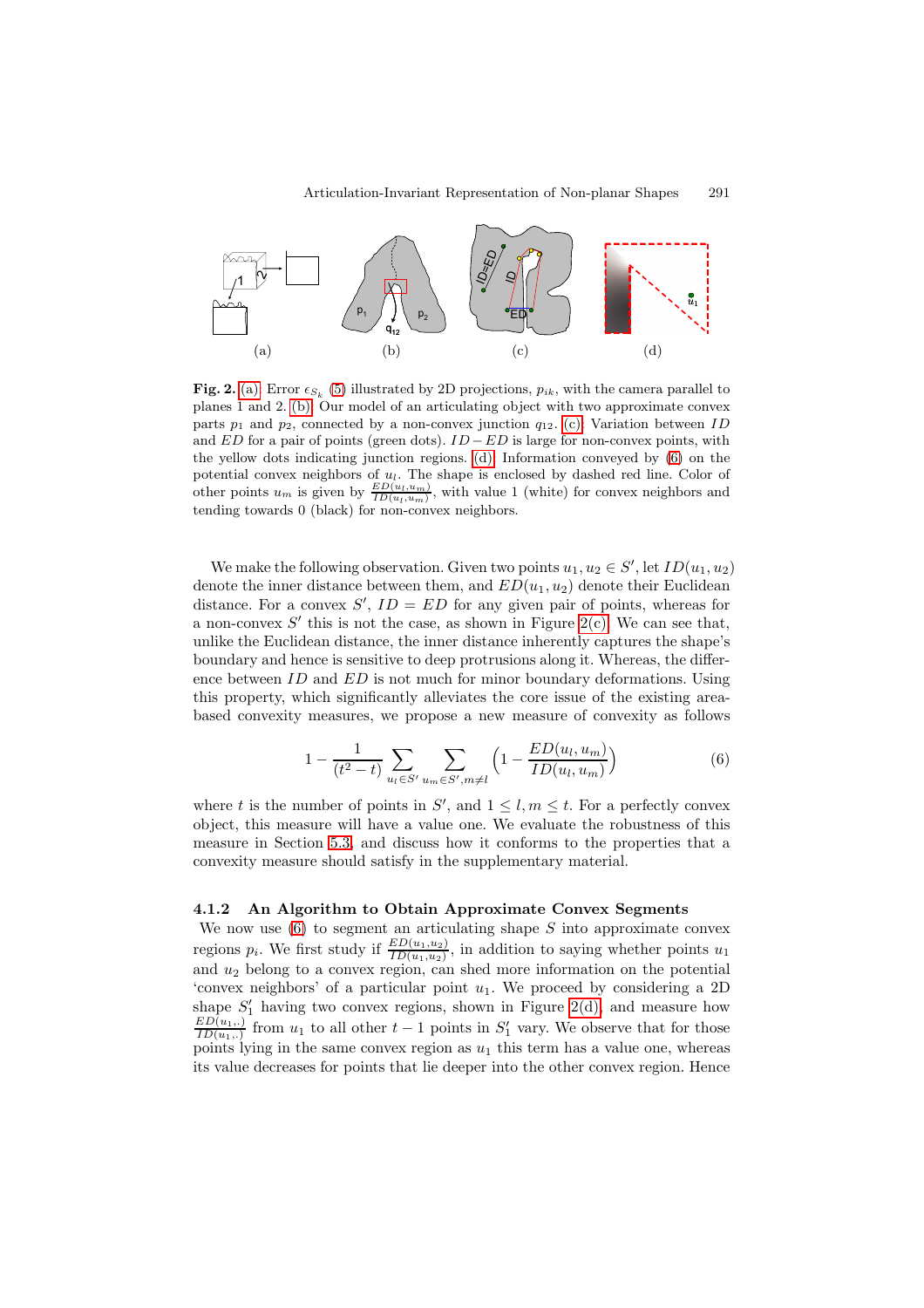(6) also gives a sense of ordering of convex neighbors around any specific point of interest. This is a very desirable property. Based on this, we formulate the problem of segmenting an articulating shape  $S \subset \mathbb{R}^2$  as,

$$
\min_{n,p_i} \sum_{i=1}^n \sum_{u_l \in p_i} \sum_{u_m \in p_i, u_l \neq u_m} \left( 1 - \frac{ED(u_l, u_m)}{ID(u_l, u_m)} \right) \tag{7}
$$

where  $1 \leq l, m \leq t, n$  is the desired number of convex parts, and  $p_i$  are the corresponding convex regions. We then obtain approximate convex decomposition of S by posing this problem in a Normalized cuts framework [23] and relating all points belonging to  $S$  using the information conveyed by  $(6)$ . The details are provided in Algorithm 1, which is applicable for any N-dimensional shape  $S'$ .

Given a set of points  $t$  corresponding to an N-dimensional art[icu](#page-5-3)[lati](#page-13-9)ng shape  $S'$ (which can be a contour or silhouette or voxel-sets, for instance), an estimate  $n(> 0)$  of the numbe[r](#page-6-0) [o](#page-6-0)f convex parts, and the desired convexity (a number between 0 and 1) for the parts, (i) Connect every pair of points  $(u_l, u_m) \in S'$  with the following edge weight  $w_{u_l u_m} = exp^{-(\#junction(u_l, u_m))} * exp^{-(\#junction(u_l, u_m))}$  $\frac{-\|1-\frac{ED(u_l,u_m)}{ID(u_l,u_m)}\|_2^2}{\sigma_l^2}$ ⎧  $\overline{J}$  $\sqrt{2}$ exp  $\frac{-\|ID(u_l, u_m)\|_2^2}{\sigma_X^2}$  *if* $\|ID(u_l, u_m) - ED(u_l, u_m)\|_2 \leq T_2$ 0 otherwise (8) (ii) Do: Number of segments from  $n - n$  to  $n + n$  (to account for possible errors in junction estimates, see Figure 3(a) for example) (iii) Perform segmentation using Normalized cuts [23] (iv) Until: The resulting segments satisfy the desired convexity (6).

<span id="page-6-1"></span><span id="page-6-0"></span>**Algorithm 1.** Algorithm for segmentin[g an](#page-7-0) N-dimensional shape into approximate convex parts

**Estimate of the Number of Parts:** We automatically determine the potential number of parts  $n$  using the information contained in  $(6)$ . We do this by identifying junctions  $q_{ij}, i \neq j, 1 \leq i, j \leq n$ , which are the regions of high non-convexity. For those pair of points with  $ID \neq ED$ , we analyze the shortest path  $SP$  using which their inner distance is computed. This  $SP$  is a collection of line segments, and its intermediate vertice(s) represent point[s,](#page-5-3) which by the definition of inner distance [2], bridge two potentially non-convex regions. This is illustrated in Figure 2(c) (see the yellow dots). We then spatially cluster all such points using a sliding window along the contour, since there can be many points around the same junction. Let the total number of detected junctions be  $n_j$ . T[he](#page-12-1) initial estimate of the number of parts n is then obtained by  $n = n_j + 1$ , since a junction should [conn](#page-5-2)ect at least two parts.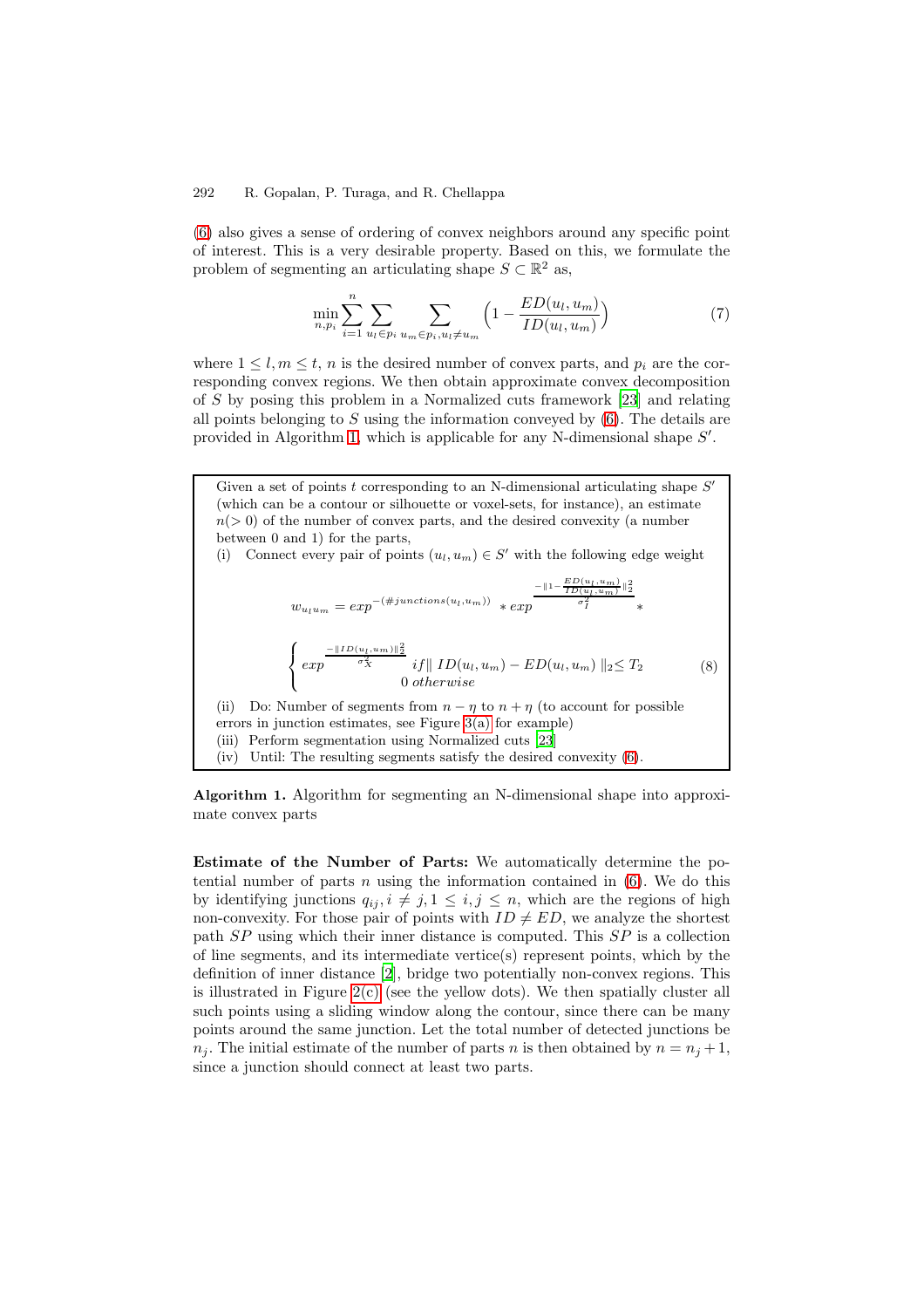With this knowledge, we define the edge weight between a pair of points in (8) where the first two terms collectively convey how possibly can two points lie in the same convex region, and the third term denotes their spatial proximity.  $T_2$ ,  $\sigma_I$ and  $\sigma_X$  are thresholds chosen experimentally.  $T_2$  governs when two nodes need to be connec[t](#page-6-1)ed, and is picked as the mean of  $ID(u_l, u_m) - ED(u_l, u_m)$ ,  $1 \leq l, m \leq t$ .  $\sigma$ *I* and  $\sigma$ *X* are both set a value of 5. We chose  $\eta = 2$  and desired convexity of 0.85 in all our experiments. Sample segmentation results of our algorithm on silhouettes and voxel data are given in Figure 3.

<span id="page-7-0"></span>

<span id="page-7-3"></span><span id="page-7-1"></span>Fig. 3. (a): Result of the segmentation algorithm (Section 4.1.2) on a 2D shape. Junction detection (yellow dots), initial segmentation, followed by the refined segmentation using the desired convexity  $(=0.85$  here) as the user input. (b) Results on shapes from Brown [5] (Top row) and MPEG-7 [10] (Bottom row) datasets. (c): Segmenting a shape represe[nted](#page-7-0) by voxel-sets using the same algorithm

### **4.2 [Sh](#page-12-5)ape Representation [Inv](#page-13-10)ariant to Non-plan[ar](#page-7-1) Articulations**

<span id="page-7-2"></span>We now have an approximate convex decomposition of the articulating shape  $S \subset \mathbb{R}^2$ , i.e.  $S = \{\bigcup_{i=1}^n p_i\} \bigcup \{\bigcup_{i \neq j, 1 \leq i, j \leq n} q_{ij}\}\.$  Given a set of M 2D projections of the 3D articulating shape  $X$ ,  $\{S_k\}_{k=1}^M$  with all n parts visible, we want to find a representation  $\tilde{R}$  that satisfies (1). As before, let  $\{u_{lk}\}_{l=1}^t$  be the number of points constituting each  $S_k$ . Let  $u_{1k}, u_{2k} \in S_k$ , be two such points. We now compute a distance  $D(u_{1k}, u_{2k})$  satisfying (2) using a two step process,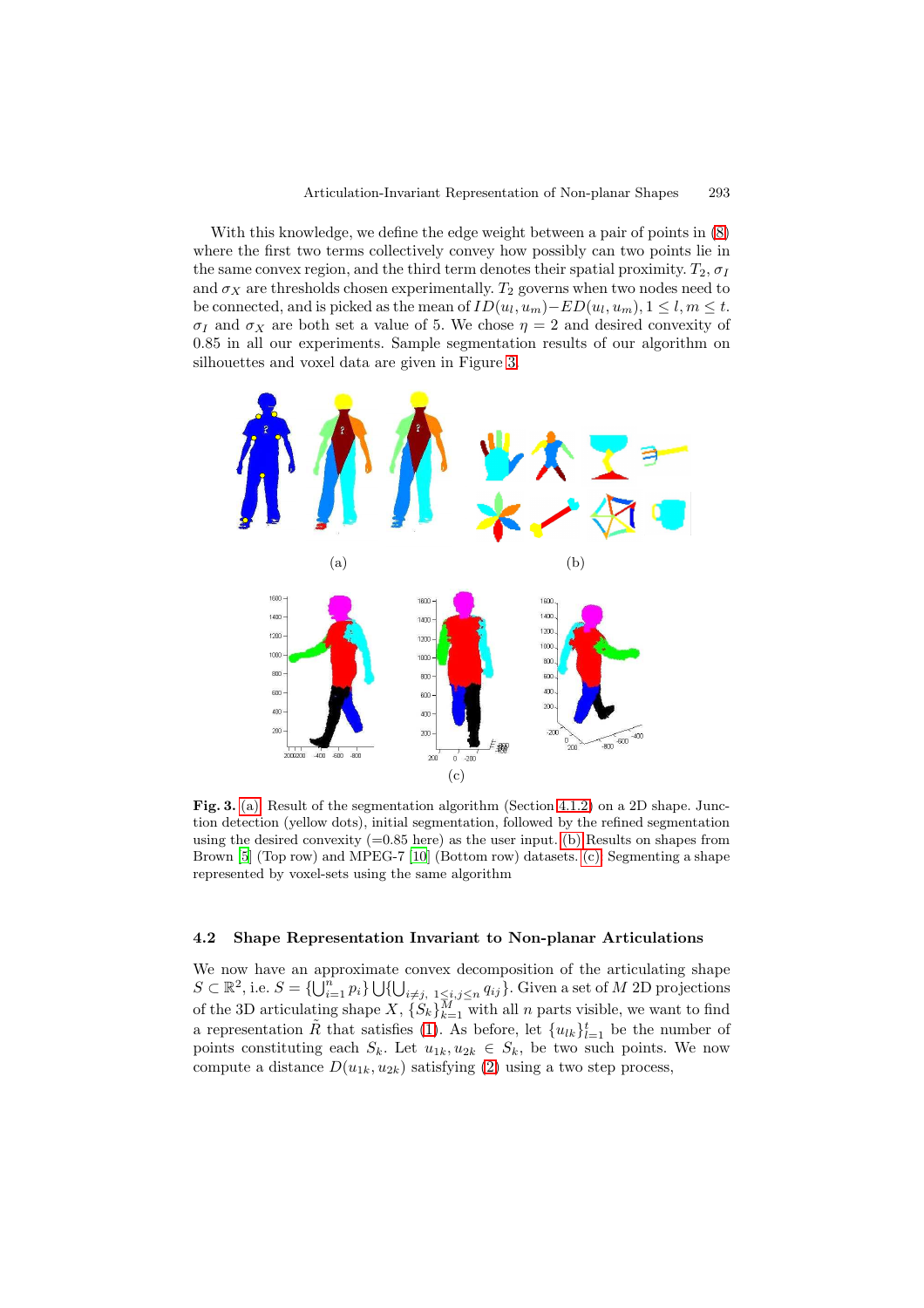#### **4.2.1 Affine Normalization**

To compensate for the change in shape of  $S_k$  due to the varying effect of the imaging process on different parts of the non-planar  $X$  and due to the changes in viewpoint  $V$ , we first perform part-wise affine normalization. This essentially amounts to finding a transformation T such that,

<span id="page-8-0"></span>
$$
T(p_{ik}) \to p'_{ik} \tag{9}
$$

where T fits a minimal enclosing parallelogram  $[24]$  to each  $p_{ik}$  and transforms it to a unit square. Hence this accounts for the affine effects that include, shear, scale, rotation and translation. This is under the assumption that the original 3D object X has piece-wise planar parts  $P_i$  for which, the corresponding 2D part  $p_{ik} \in S_k$  can be approximated to be produced b[y a](#page-13-11) weak perspective camera.

### **4.2.2 Articulation Invariance**

Let  $u'_{1k}, u'_{2k}$  be the transformed point locations after (9). As a result of T, we can approximate the changes in  $S_k$  due to 3D articulations  $A$ , by representing them as articulations in a plane. Hence, we relate the points  $u'_{1k}, u'_{2k}$  using inner distance  $(ID)$  and inner angle  $(IA)$  [2] that are preserved under planar articulations. We then build a shape context descriptor  $[25]$  for each point  $u'_{lk}$ , which is a histogram  $h_{lk}$  in log-polar space, relating the point  $u'_{lk}$  with all other  $(t-1)$  points as follows

$$
h_{lk}(z) = #\{u'_{mk}, m \neq l, 1 \le m \le t : ID(u'_{lk}, u'_{mk}) \times IA(u'_{lk}, u'_{mk}) \in bin(z)\} \tag{10}
$$

<span id="page-8-1"></span>where z is the number of bins. We now construct the representation  $R(S_k)$  $[h_{1k} h_{2k} \dots h_{tk}]$  that satisfies (1) under the model assumptions of Section 4.

# **5 Experiments**

We performed two categories [of](#page-3-1) experiments to evaluate our shape desc[rip](#page-3-2)tor (10). The first category measures its insensitivity to articulations of non-planar shapes on an internally collected dataset<sup>2</sup>, since there is no standard dataset for this problem. Whereas, the next category evaluates its performance on 2D shape retrieval tasks on the benchmark MPEG-7 [10] dataset. We then validated the [robu](#page-8-1)stness of our convexity measure (6) on the dataset of Rahtu et al [20].

For all these experiments, given a [sh](#page-8-2)ape  $S \subset \mathbb{R}^2$ , we model it as  $S =$  $\{\bigcup_{i=1}^n p_i\} \bigcup \{\bigcup_{i \neq j, 1 \leq i, j \leq n} q_{ij}\}.$  We then sample 100 points along its contour, by enforcing equal number of points to be [sam](#page-13-10)pled uniformly from each affine normalized part  $p_i'$ . Then to comput[e t](#page-5-3)he histogram  $(10)$ , we used 12 [dis](#page-13-13)tance bins and 5 angular bins, thereby resulting in total number of bins  $z = 60$ . The whole process, for a single shape, takes about 5 seconds on a standard 2GHz processor.

<sup>2</sup> The dataset is available at

<span id="page-8-2"></span>www.umiacs.umd.edu/~raghuram/Datasets/NonPlanarArt.zip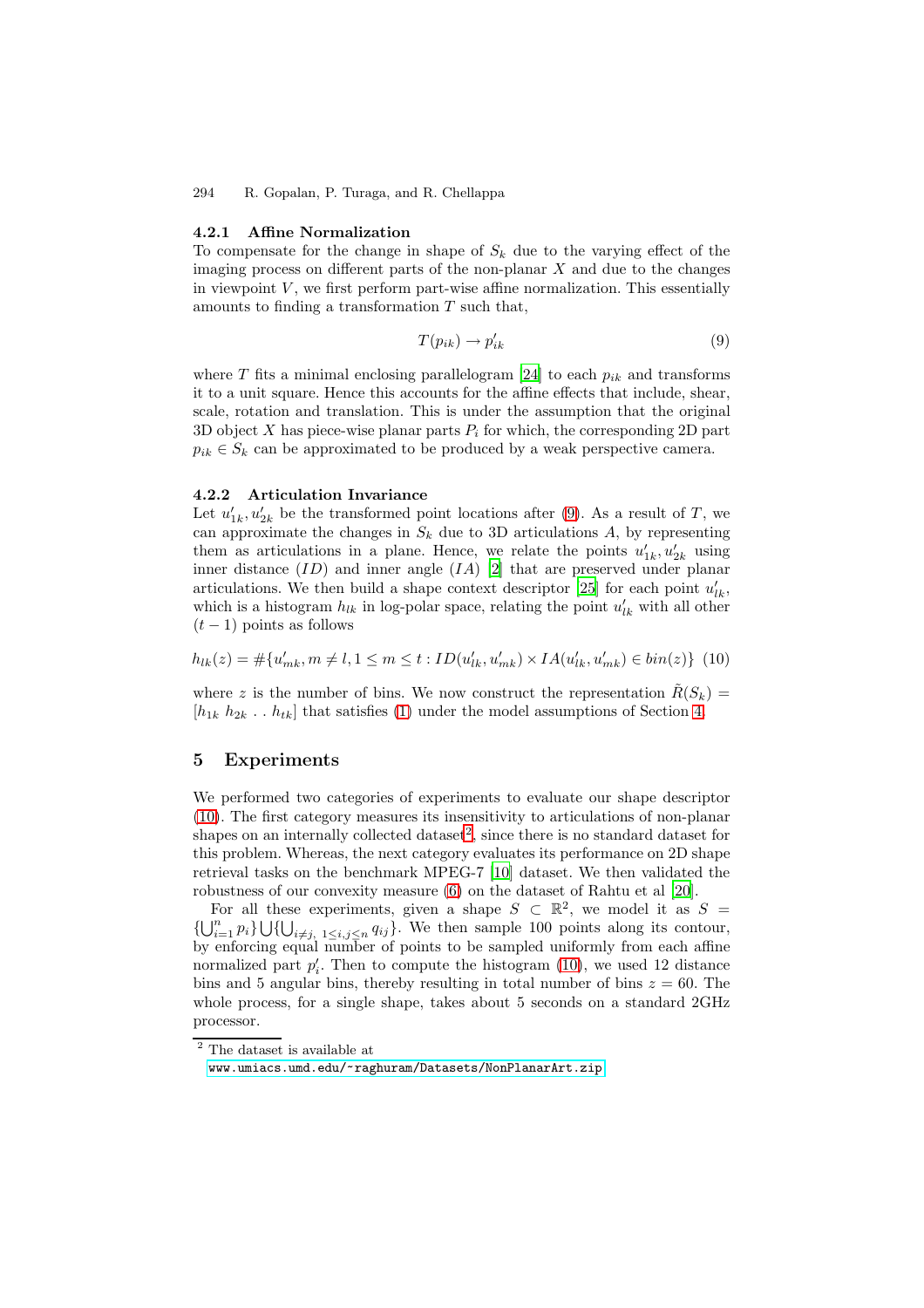#### **5.1 Non-planar Articulations**

We did two experiments, one to measure the variations in (10) across intra-class articulations, and the other to recognize five different articulating objects.

### **5.1.1 Intra-class Articulations**

We collected data of an articulating human, observed fro[m](#page-8-1) [f](#page-8-1)our cameras, with the hands undergoing significant out-of-plane motion. The silhouettes, shown in Figure 4, were obtained by performing background subtraction, where the parts  $p_i$  of the shape (from Section 4.1) along with some points having similar representation (10) are identified by color-codes.



<span id="page-9-1"></span><span id="page-9-0"></span>**Fig. 4.** Dataset with non-planar articulations: Intra-class variations of an articulating human. (a): A set of actions observed from a single camera. (b): A same action observed from 4 cameras. The regions obtained from segmentation (Section 4.1) along with the points having similar shape representation (Section 4.2), are color-coded

We [divi](#page-9-0)ded the dataset of around 1000 silhouettes[, int](#page-9-1)o an unoccluded part of about 150 silhouettes (where there is no self-occlusion of t[he](#page-4-1) [h](#page-4-1)uman) and an occluded part, and compared our representati[on](#page-7-2) [\(](#page-7-2)10) with the inner distance shape context (IDSC) [2] that is insensitive to articulations when the shape is planar. We chose to compare with this method since, it addresses articulation invariance in 2D shapes from the 'representation' aspect rather than matching. We used dynamic programming to obtain point c[orre](#page-8-1)spondences between two shapes. Given in Table [1](#page-12-1) are the mean and standard deviations of the difference  $(in L<sub>2</sub> sense)$  of the descriptions  $(10)$  of the matched points. We do this for every pair of shapes in our dataset, with and without occlusion.

It can be seen that the matching cost for our descriptor is significantly less for the unoccluded pair of [sh](#page-10-0)apes, and is noticeably lower than [2] for the occluded pair too. This, in a way, signifies t[hat](#page-8-1) our model assumptions (Section 4) is a good approximation to the problem of representing a shape invariant to non-planar articulations (Section 3).

### **5.1.2 Inter-class Variations**

We now analyze how our representation (10) can be used for recognition across the 2D shapes produc[ed](#page-2-0) by different 3D non-planar articulating objects. We collected silhouettes of five different objects, a human and four robots, performing articulations observed from different viewpoints. There were ten instances per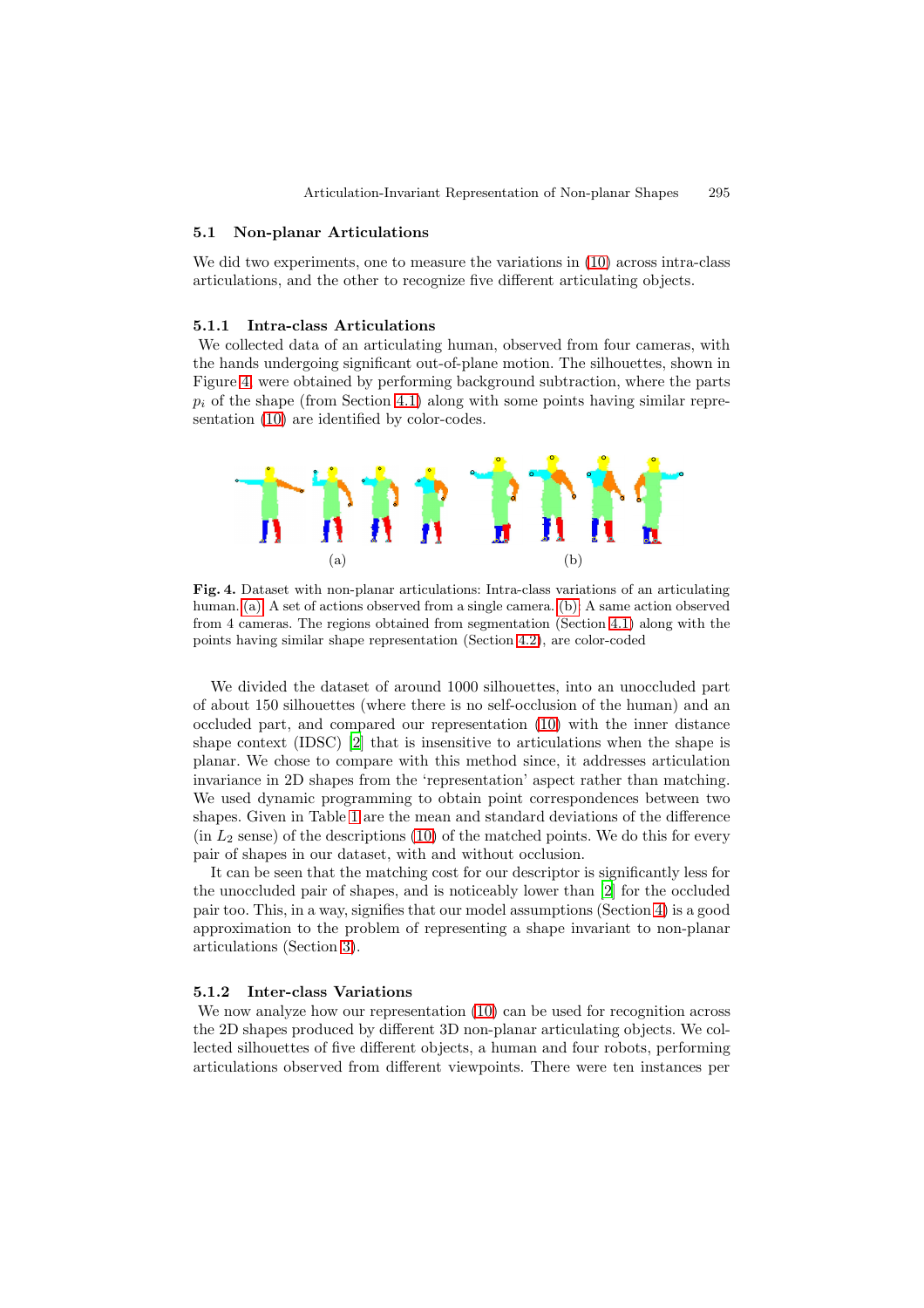**Table 1.** Shape matching costs on the dataset with an articulating human. The cost for our descriptor is around one-tenth of that of [2].

<span id="page-10-0"></span>

|            | Method Matching cost (mean $\pm$ standard deviation) |                |
|------------|------------------------------------------------------|----------------|
|            | Without occlusion                                    | With occlusion |
| $IDSC$ [2] | $0.48 \pm 0.21$                                      | $3.45 + 1.63$  |
| Ours       | $0.025 \pm 0.0012$                                   | $0.46 + 0.11$  |

subject, with significant occlusion, leading to fifty shapes in total as shown in Figure 5. We compar[ed](#page-12-1) our algorithm with IDSC in both a leave-one-out recognition setting by computing the Top-1 recognition rate, and also in a validation setting using the Bulls-eye test that counts how many of the 10 possible correct matches are present in the top 20 nearest shapes (for each of the 50 shapes). We re[por](#page-10-1)t the results in Table 2. It can be seen that our descriptor, in addition to handling non-planar articulations, can distinguish different shapes. This validates the main motivation behind our work (Figure 1). The errors in recognition are mostly due to occlusions, which our model can not account for. It is an interesting future work to see h[ow](#page-10-2) to relax our assumptions to address the more general problem stated in Section 3.



**Fig. 5.** Dataset of non-planar articulations of different subjects. Four robots and human, with a total of 50 shapes.

**Table 2.** Recognition across inter-class non-planar articulations

<span id="page-10-2"></span><span id="page-10-1"></span>

|         | Method Top-1 Recognition rate (in $\%$ ) BullsEye score (in $\%$ ) |      |
|---------|--------------------------------------------------------------------|------|
| IDSC[2] | 58                                                                 | 39.4 |
| Ours    | 80                                                                 | 63.8 |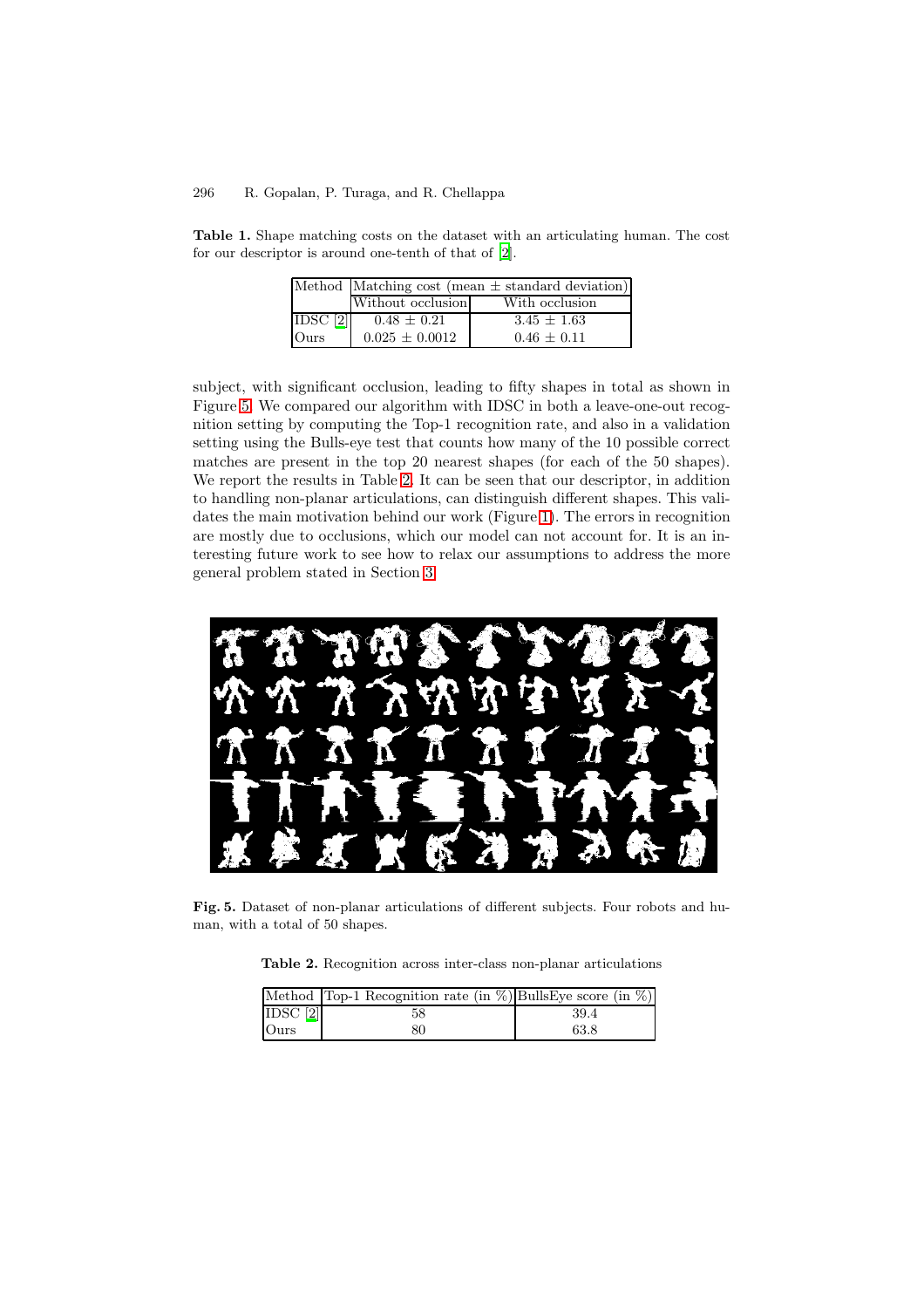#### **5.2 Shape Retrieval**

We then evaluated our descriptor for 2D shape retrieval<sup>3</sup> tasks to study its ability in handling general shape deformations, in addition to pure articulations. We used the benchmark MPEG-7 dataset [10], which contains 70 different shape classes with 20 instances per class. This is a challenging dataset with significant intra-class shape deformations. Some example shapes are [gi](#page-11-1)ven in Figure 3(b). The recognition rate is calculated using the Bulls-Eye test by finding the top 40 closest matches for each test shape, an[d c](#page-13-10)omputing how many of the twenty possible correct matches are present in it. The retrieval rates are given in Table 3, and we compare with the most recent and other representative method[s.](#page-7-3)

Almost all shapes in this dataset are planar. So the least we would expect is to perform as well as [2], since but for handling non-planar articulations our representation resembles IDSC. The improvement using our representation is [m](#page-11-2)ainly due to cases where the shapes have distinct part structure, and when the variations in the parts are different. A part-driven, holistic shape descriptor can capture such variations [be](#page-12-1)tter. It is interesting to see that we perform better than methods like [12, 26] that use sophisticated matching methods by seeing how different shapes in the dataset influence the matching cost of a pair of shapes. Hence through this study, we would like to highlight the importance of a good underlying shape representation.

**Table 3.** Retrieval results on MPEG-7 dataset [10]

<span id="page-11-2"></span>

| Algorithm                          | Bulls Eye score (in $\%$ ) |
|------------------------------------|----------------------------|
| $SC+TPS$ [25]                      | 76.51                      |
| Generative models [27]             | 80.03                      |
| IDSC [2]                           | 85.40                      |
| Shape-tree [6]                     | 87.70                      |
| Label Propagation [26]             | 91.00                      |
| Locally constrained diffusion [12] | 93.32                      |
| Ours                               | 93.67                      |

### **5.3 Experiment on [th](#page-12-4)e Convexity Measure**

<span id="page-11-0"></span>Finally, we performed an experiment to [eva](#page-13-1)luate our convexity measure (6) by comparing it with the recent work by Rahtu et al [20]. Since there is no standard dataset for this task, we provide results on their dataset in Figure 6. We make two observations. 1) For similar shapes (text in red and blue), the variation in our convexity measure is much smaller than that of [20]. This reinforc[es](#page-5-3) the insensitivity of our measure to intra-class variati[ons](#page-13-13) of the shape, which is very desirable. 2) It can also been seen that our convexity measure is ver[y s](#page-12-6)ensitive to lengthy disconnected parts (text in green). This is mainly because, we compute pair-wise variations in  $ID$  and  $ED$  for all points in the [sha](#page-13-13)pe, which will be high in such cases. These results, intuitively, are more meaningful than that of [20].

<span id="page-11-1"></span><sup>3</sup> Evaluations on the Brown dataset [5] and some illustrations on incorrect retrievals are provided in the supplementary material.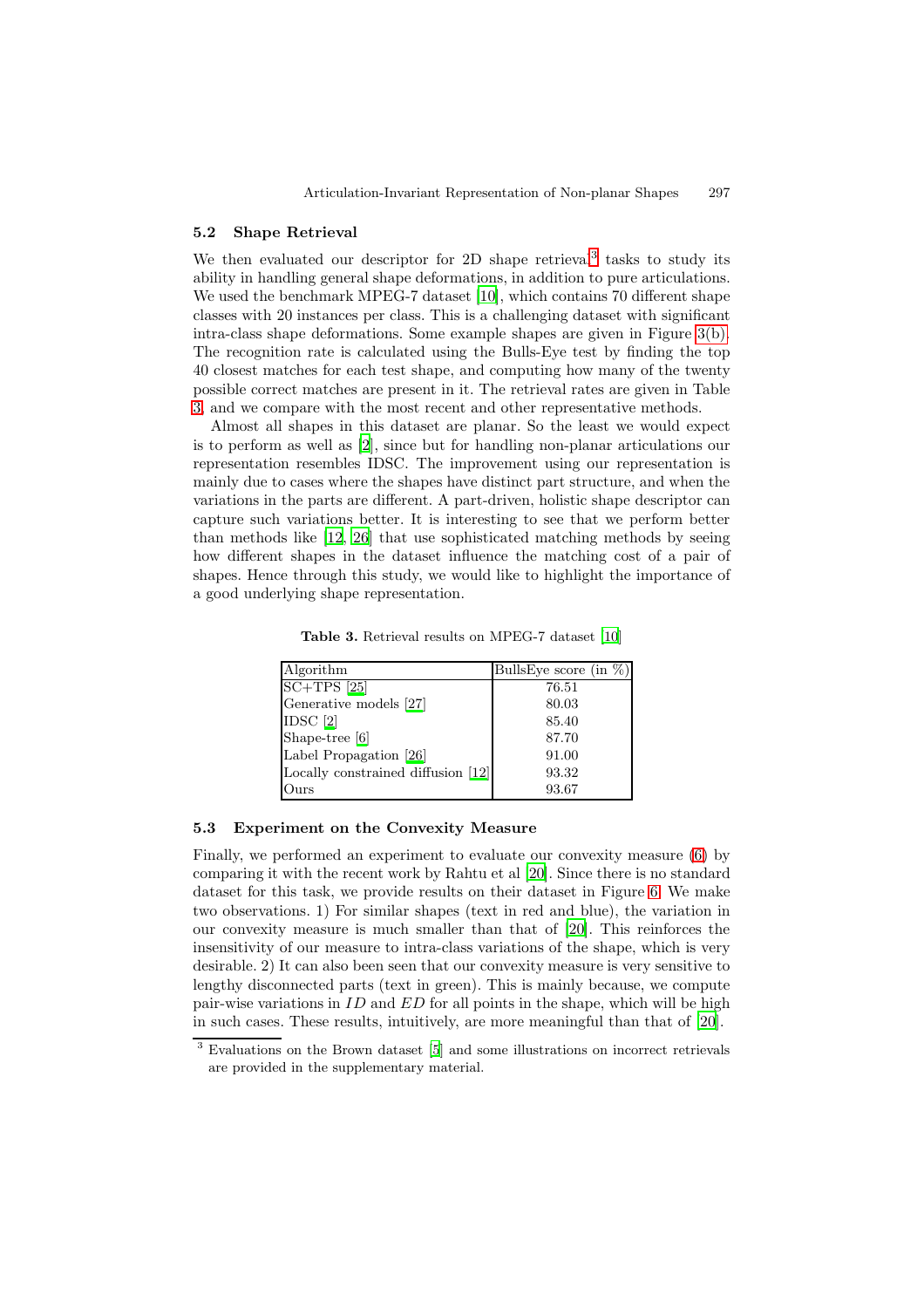

**Fig. 6.** Performance of our convexity measure on the dataset of [20]. Given at bottom of each shape are the convexity measures of [20] followed by ours (6). Our measure is insensitive to intra-class shape variations (text in  $red$  and  $blue$ ), and is more sensitive when a part of the shape is disconnected from other parts (text in **green**).

# <span id="page-12-6"></span>**6 Conclusion**

We proposed a method to represent a 2D projection of a non-planar shape invariant to articulations, when there is no occlusion. By assuming a weak perspective camera model, we showed that a part-wise affine normalization can help preserve distances between points, upto a data-dependent error. We then studied its utility through experiments for recognition across non-planar articulations, and for general shape retrieval. It is interesting to see how our assumptions can be relaxed to address this problem in a more general setting.

**Acknowledgements.** This work was supported by a MURI Grant N00014-08- 1-0638 from the Office of Naval Research. R.G. would like to thank Dr. Ashok Veeraraghavan for motivating the problem, and Kaushik Mitra for helpful discussions.

## **References**

- 1. Zhang, J., Collins, R., Liu, Y.: Representation and Matching of Articulated Shapes. In: CVPR, pp. 342–349 (2004)
- 2. Ling, H., Jacobs, D.: Shape classification using the inner-distance. IEEE TPAMI 29, 286–299 (2007)
- <span id="page-12-0"></span>3. Bronstein, A.M., Bronstein, M.M., Bruckstein, A.M., Kimmel, R.: Matching twodimensional articulated shapes using generalized multidimensional scaling. In: AMDO, pp. 48–57 (2006)
- <span id="page-12-1"></span>4. Mateus, D., Horaud, R.P., Knossow, D., Cuzzolin, F., Boyer, E.: Articulated shape matching using Laplacian eigenfunctions and unsupervised point registration. In: CVPR, pp. 1–8 (2008)
- 5. Sebastian, T.B., Klein, P.N., Kimia, B.B.: Recognition of Shapes by Editing Their Shock Graphs. IEEE TPAMI 26, 550–571 (2004)
- <span id="page-12-2"></span>6. Felzenszwalb, P.F., Schwartz, J.D.: Hierarchical matching of deformable shapes. In: CVPR, pp. 1–8 (2007)
- <span id="page-12-5"></span><span id="page-12-4"></span><span id="page-12-3"></span>7. Schoenemann, T., Cremers, D.: Matching non-rigidly deformable shapes across images: A globally optimal solution. In: CVPR, pp. 1–6 (2008)